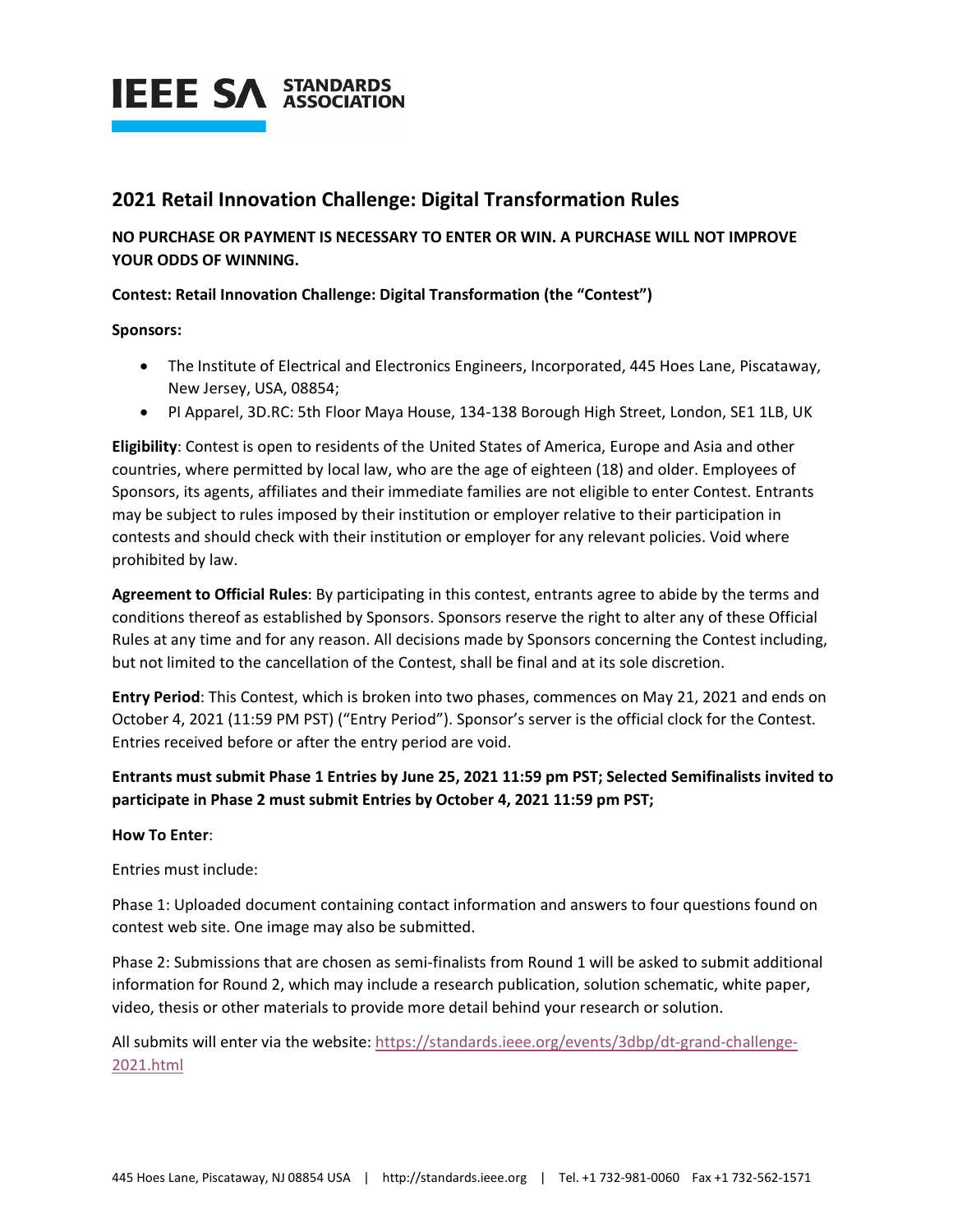#### LIMIT ONE (1) ENTRY PER PERSON OR COMPANY/INSTITUTION

Only entries submitted in accordance with these Official Rules will be eligible for consideration. No alternate means of entry permitted. All entries become the exclusive property of Sponsor and will not be acknowledged or returned. For the avoidance of doubt, submission of an entry does not transfer ownership of any underlying intellectual property contained within an entry. Such intellectual property shall remain the property of the entrant. Entrant only grants a license to entrant's entry intellectual property to the extent required by these Contest Rules.

#### **Selection of Winner(s): A panel of judges from IEEE, PI Apparel, 3D.RC and partners will evaluate Phase 1 and Phase 2 submissions and select winners based on**:

**Applicability** – extent to which the submission applies to areas across the product development lifecycle

**Business Impact** – extent to which the submission creates new value for the retail, footwear and apparel industry

**Technology Impact** – extent to which the submission delivers improvements on existing and/or new capabilities

**Social Impact** – the extent to which the submission addresses social and environmental impacts and implications

**Prize**: The prize(s) for the Contest are being sponsored by IEEE, PI Apparel, 3D RC and Kalypso Management Consulting. The "Prize Winner(s)" shall receive:

Multiple exposure points to the entire 3DRC membership of retailers and brands

Marketing & promotional package to include:

- Recognition via an IEEE sponsored blog and/or e-publication placement
- Published article and video interview by Kalypso
- Social media posts from PI Apparel and Kalypso
- Event participation to include:
- Mention and promotion during PI Apparel NY event in November 2021
- The opportunity to present the winning research or solution on a PI Apparel Webinar. (Presentation must occur within a 12-month period from announcement of winner)

PI Apparel reserves the right to review the winning company submission for appropriate fit for a PI event agenda as a condition of acceptance in an upcoming agenda. No cash in lieu of prize or substitution of prize permitted, except that Sponsors reserve the right to substitute a prize or prize component of equal or greater value in its sole discretion for any reason at time of award. Sponsors shall not be responsible for service obligations or warranty (if any) in relation to the prize(s). Prize may not be transferred prior to award. All other expenses associated with use of the prize, including, but not limited to local, state, or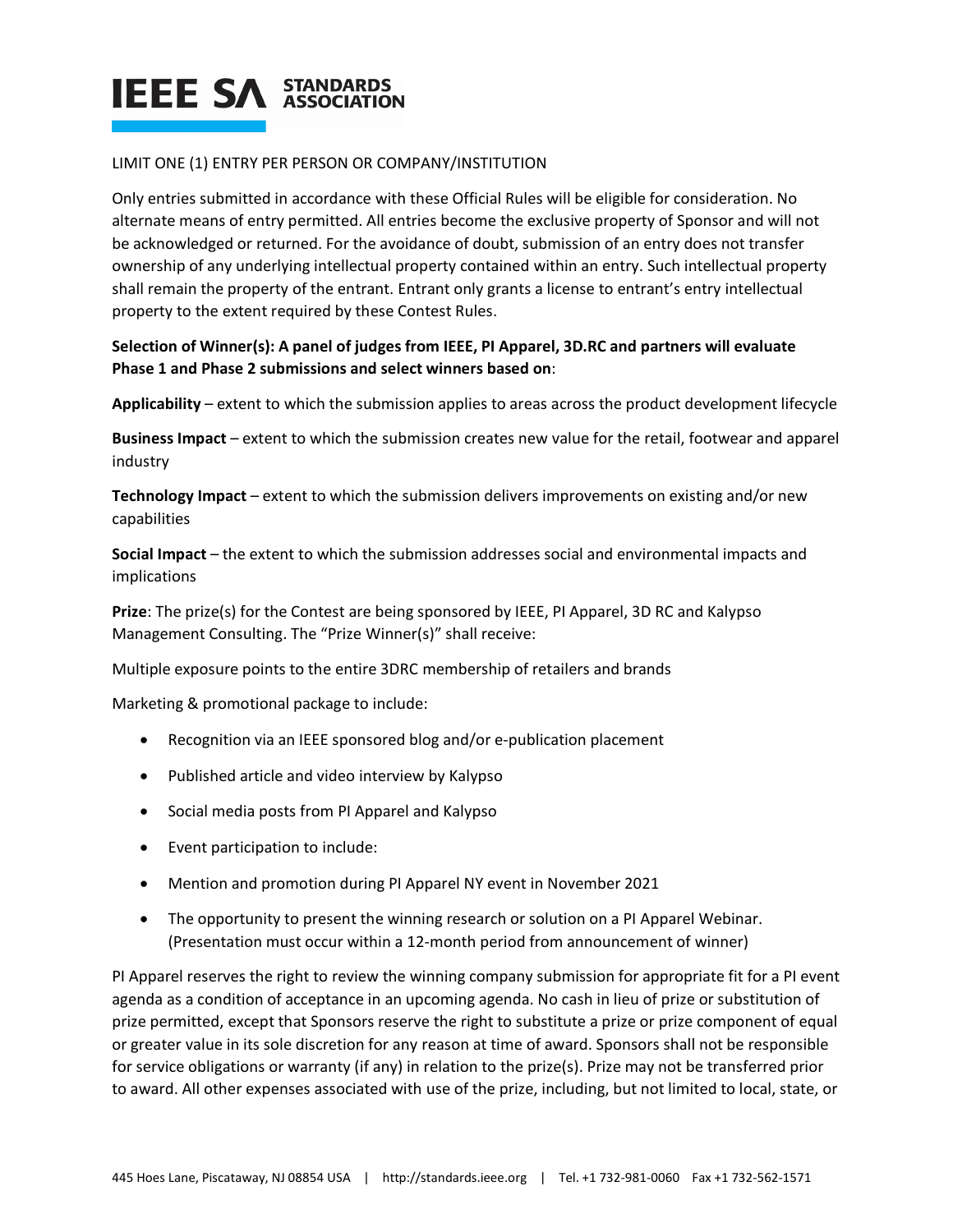federal taxes on the Prize, are the sole responsibility of the winner. Winner(s) understand that delivery of a prize may be void where prohibited by law and agrees that Sponsors shall have no obligation to substitute an alternate prize when so prohibited.

Notification of Potential Prize Winners: The Prize Winners will be notified by e-mail and/or phone within 14 days of the selection date for phase 1 and within 7 days for phase 2. If a Prize Winner does not acknowledge acceptance of the Prize within 14 business days after being notified that he or she is a Prize Winner, or if a potential Prize Winner does not return the signed claim forms within the required time, or is otherwise found to be ineligible or not in full compliance with these Official Rules, another Prize Winner will be chosen using the same procedure specified above. Potential Prize Winner may be asked to execute and return to Sponsor a declaration of eligibility and liability/publicity release, where lawful, within fourteen (14) days of attempted notification. Winner may waive the right to receive the prize. The decisions of Sponsor are final and binding in all respects.

**Release, Publicity, and Privacy**: By receipt of the Prize and/or, if requested, by signing an affidavit of eligibility and liability/publicity release, the Prize Winner(s) consents to the use of his or her name, likeness, business name and address by Sponsors for advertising and promotional purposes, including but not limited to on Sponsor's social media pages, without any additional compensation, except where prohibited. No entries will be returned. All entries become the property of Sponsors. The Prize Winner(s) agrees to release and hold harmless Sponsor and its officers, directors, employees, affiliated companies, agents, successors and assigns from and against any claim or cause of action arising out of participation in the Contest.

Sponsor assumes no responsibility for computer system, hardware, software or program malfunctions or other errors, failures, delayed computer transactions or network connections that are human or technical in nature, or for damaged, lost, late, illegible or misdirected entries; technical, hardware, software, electronic or telephone failures of any kind; lost or unavailable network connections; fraudulent, incomplete, garbled or delayed computer transmissions whether caused by Sponsor, the users, or by any of the equipment or programming associated with or utilized in this Contest; or by any technical or human error that may occur in the processing of submissions or downloading, that may limit, delay or prevent an entrant's ability to participate in the Contest.

Sponsors reserve the right, in its sole discretion, to cancel or suspend this contest and award a prize from entries received up to the time of termination or suspension should virus, bugs or other causes beyond Sponsor's control, unauthorized human intervention, malfunction, computer problems, phone line or network hardware or software malfunction, which, in the sole opinion of Sponsors, corrupt, compromise or materially affect the administration, fairness, security or proper play of the contest or proper submission of entries. Sponsors are not liable for any loss, injury or damage caused, whether directly or indirectly, in whole or in part, from downloading data or otherwise participating in this Contest.

**Right to Use Entries**: By entering the Contest, entrants grant Sponsors a non-exclusive, irrevocable, royalty-free, perpetual, worldwide right and license to reproduce, publish, display, edit and otherwise use the submitted Entries, and entrant's full name and city and state/province/country of residence,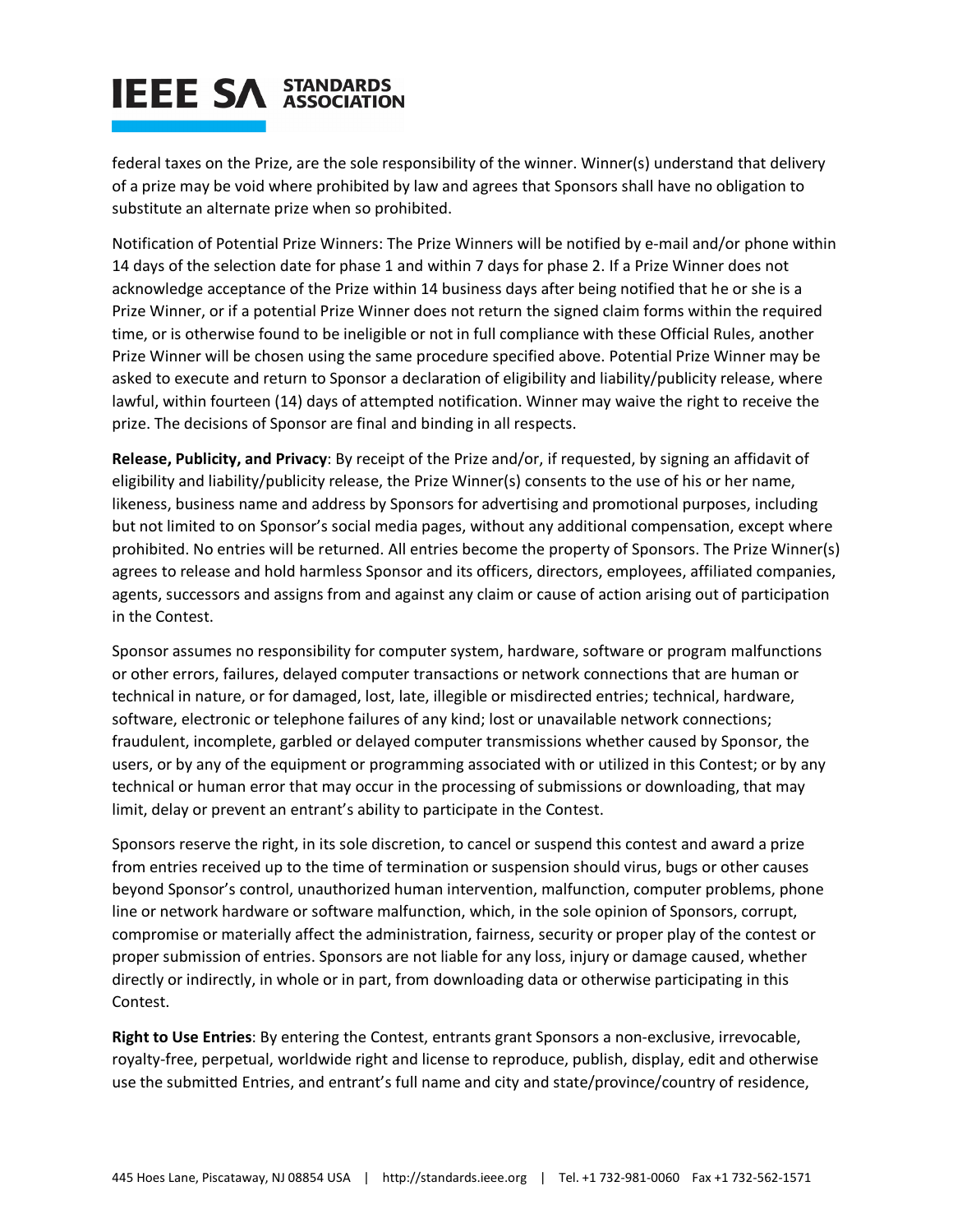photograph, likeness, voice and institutional affiliation, in print or any offline or online and other media for purposes of editorials, exhibition, advertising, publicity and promotion without additional compensation or permission, unless prohibited by law.

**Representations and Warranties Regarding Entries**: By submitting an Entry, you represent and warrant that your Entry does not and shall not comprise, contain, or describe, as determined in Sponsor's sole discretion: (A) false statements or any misrepresentations of your affiliation with a person or entity; (B) personally identifying information about you or any other person; (C) statements or other content that is false, deceptive, misleading, scandalous, indecent, obscene, unlawful, defamatory, libelous, fraudulent, tortious, threatening, harassing, hateful, degrading, intimidating, or racially or ethnically offensive; (D) conduct that could be considered a criminal offense, could give rise to criminal or civil liability, or could violate any law; (E) any advertising, promotion or other solicitation, or any third party brand name or trademark; or (F) any virus, worm, Trojan horse, or other harmful code or component. By submitting an Entry, you represent and warrant that you own the full rights to the Entry and have obtained any and all necessary consents, permissions, approvals and licenses to submit the Entry and comply with all of these Official Rules, and that the submitted Entry is your sole original work, has not been previously published, released or distributed, and does not infringe any third-party rights or violate any laws or regulations.

**Limitations of Liability/Reserved Rights**: Neither Sponsor(s), its parent, subsidiary or affiliated companies, nor its advertising or promotional agencies shall have any obligation, liability or responsibility with regard to (i) entries that contain incorrect or inaccurate information or do not comply with these Official Rules, (ii) entries, prize claims or notifications that are lost, late, incomplete, illegible, unintelligible, damaged or otherwise not received by the intended recipient, in whole or in part, due to computer, technical or other error of any kind, (iii) telephone, electronic, hardware, software, network, Internet or computer malfunctions, failures or difficulties of any kind, (iv) any condition caused by events beyond the control of Sponsor that may cause the Contest to be disrupted or delayed, (v) any printing or typographical errors in these Official Rules or any other materials associated with the Contest, or (vi) any damages or losses of any kind caused by any prize or resulting from participation in the Contest, accessing, uploading or downloading data in connection with the Contest, or acceptance, possession or use of any prize. Sponsor, in its sole discretion, reserves the right to disqualify any entrant tampering with or abusing the entry process or the operation of the Contest or otherwise violating these Official Rules. Sponsor, in its sole discretion, further reserves the right to cancel, terminate, suspend or modify the Contest if the Contest cannot be completed as planned because of infection by computer virus, bugs, tampering, unauthorized intervention or technical failures of any sort and to select a winner from among eligible entries unaffected by such event, if any.

**Disputes**: EACH ENTRANT AGREES THAT: (1) ANY AND ALL DISPUTES, CLAIMS, AND CAUSES OF ACTION ARISING OUT OF OR IN CONNECTION WITH THIS CONTEST, OR ANY PRIZES AWARDED, SHALL BE RESOLVED INDIVIDUALLY, WITHOUT RESORTING TO ANY FORM OF CLASS ACTION, PURSUANT TO ARBITRATION CONDUCTED UNDER THE COMMERCIAL ARBITRATION RULES OF THE AMERICAN ARBITRATION ASSOCIATION THEN IN EFFECT, (2) ANY AND ALL CLAIMS, JUDGMENTS AND AWARDS SHALL BE LIMITED TO ACTUAL OUT-OF-POCKET COSTS INCURRED, INCLUDING COSTS ASSOCIATED WITH ENTERING THIS CONTEST, BUT IN NO EVENT ATTORNEYS' FEES; AND (3) UNDER NO CIRCUMSTANCES